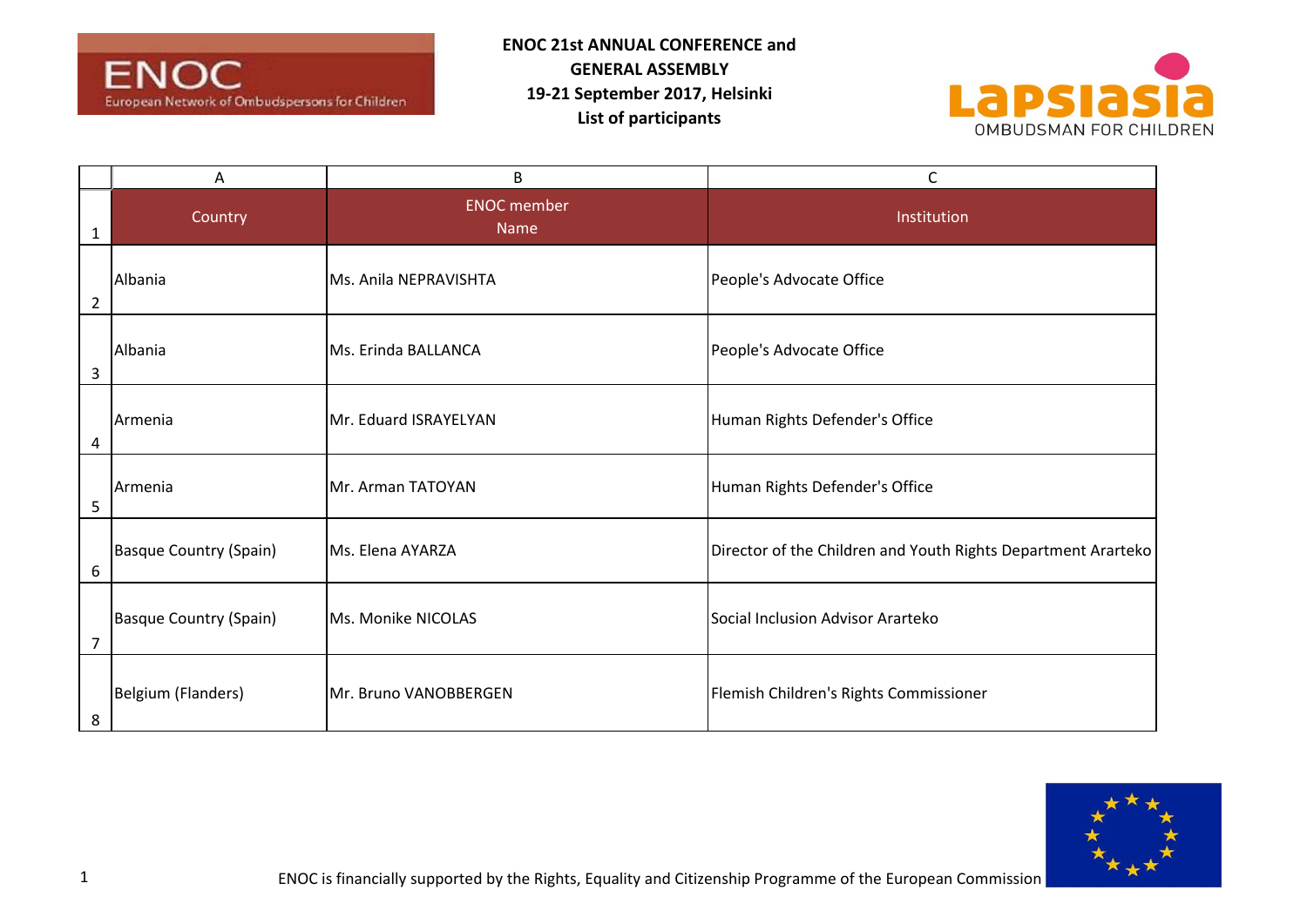



|    | A                      | B                      | C                                                                                    |
|----|------------------------|------------------------|--------------------------------------------------------------------------------------|
| 9  | Belgium (FR)           | Mr. Bernard DE VOS     | Délégué général de la Communauté française aux droits de<br>l'enfant                 |
| 10 | Belgium (FR)           | Mr. David LALLEMAND    | Délégué général de la Communauté française aux droits de<br>l'enfant Project manager |
| 11 | Bosnia and Herzegovina | Ms. Slavica DRINIC     | Ombudsperson of Bosnia and Herzegovina<br>Translator/Interpreter                     |
| 12 | Bosnia and Herzegovina | Mr. Ljubinko MITROVIC  | Ombudsperson of Bosnia and Herzegovina                                               |
| 13 | Bosnia and Herzegovina | Ms. Nivec JUKIC        | Ombudsperson of Bosnia & Herzegovina                                                 |
| 14 | Croatia                | Ms. Ivana MILAC KLARIC | Ombudsman for Children's Office                                                      |
| 15 | Catalonia (Spain)      | Ms. Maria J. LARIOS    | Catalan Ombudsperson                                                                 |

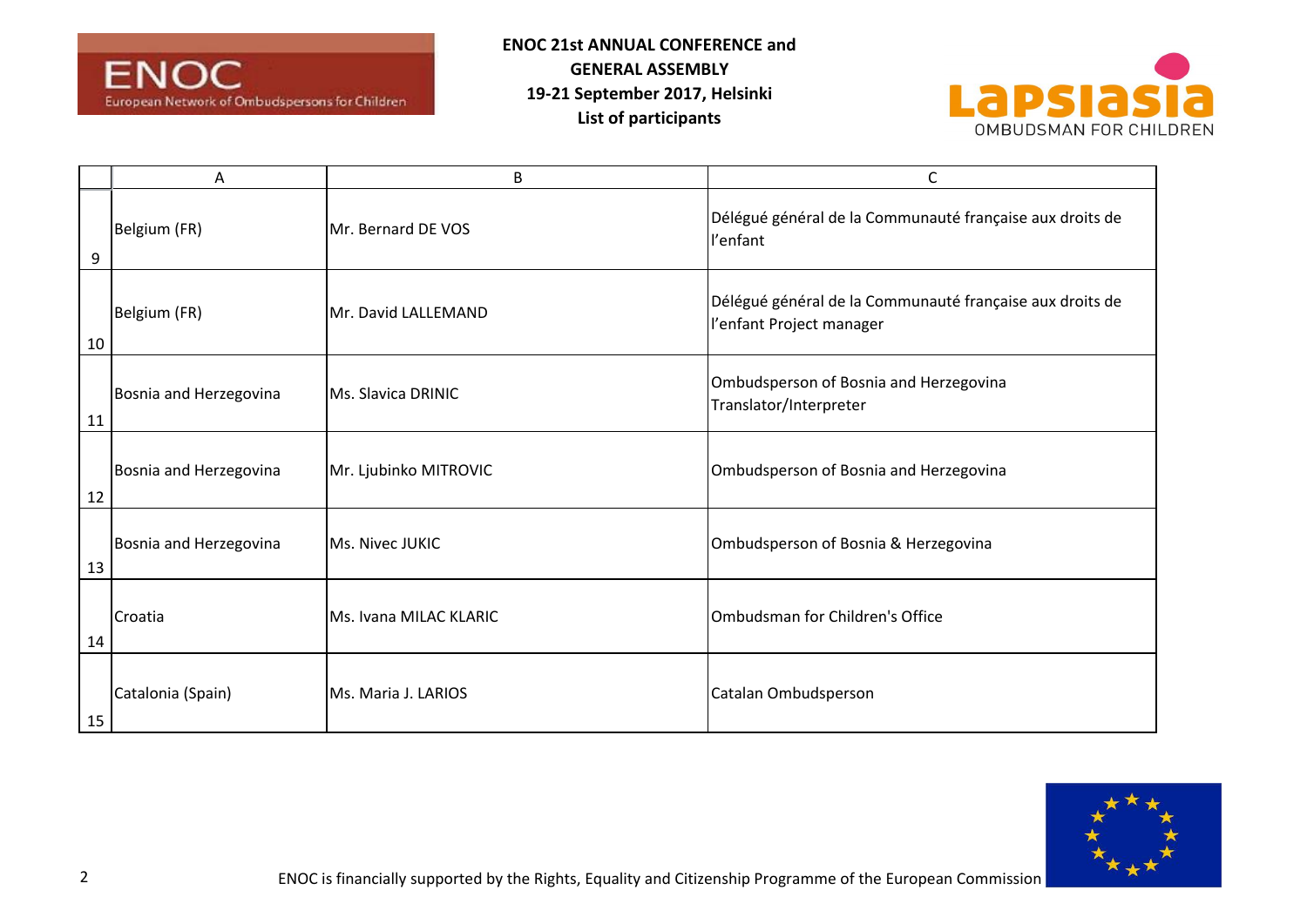



|    | А                 | B                     | C                                            |
|----|-------------------|-----------------------|----------------------------------------------|
| 16 | Catalonia (Spain) | Ms. Anna PIFERRER     | Catalan Ombudsman's Office                   |
| 17 | Cyprus            | Ms. Leda KOURSOUMBA   | Commissioner for Children's Rights Office    |
| 18 | Cyprus            | Ms. Eleni KOTZIAMANI  | Commissioner for Children's Rights Office    |
| 19 | Cyprus            | Ms. Maria ISAAK       | Young advisor                                |
| 20 | Cyprus            | Ms. Maria ROSSIDOU    | Commissioner for Children's Rights Office    |
| 21 | Denmark           | Mr. Soren Gade HANSEN | Børnerådet-The National Council for Children |
| 22 | England (UK)      | Ms. Anne LONGFIELD    | Childrens Commissioner for England           |

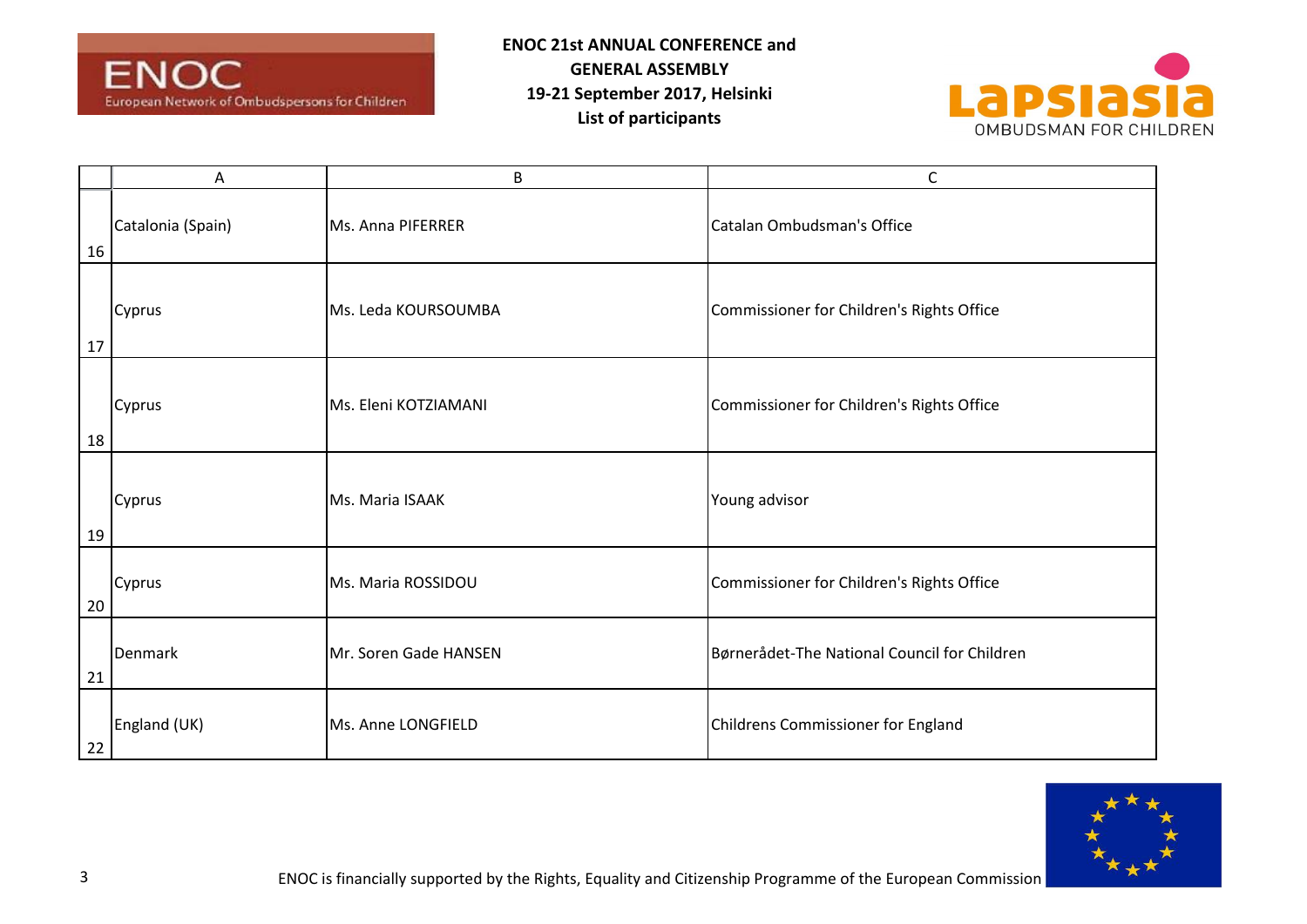



|    | A       | B                       | C                                              |
|----|---------|-------------------------|------------------------------------------------|
| 23 | Estonia | Mr. Andres ARU          | Head of Children's and Youth Rights Department |
| 24 | Estonia | Mr. Vladimir SVET       | Adviser, Children's and Youth Righs Department |
| 25 | Finland | Mr. Tuomas KURTTILA     | Office of the Ombudsman for Children           |
| 26 | France  | Ms. Geneviève AVENARD   | Défenseur des Droits                           |
| 27 | France  | Ms. Stéphanie CARRERE   | Défenseur des Droits                           |
| 28 | France  | Ms. Kylianne Boukem     | Young advisor                                  |
| 29 | Georgia | Ms. Ekaterine SKHILADZE | Deputy Public Defender of Georgia              |
| 30 | Greece  | Mr. George MOSCHOS      | The Greek Ombudsman                            |

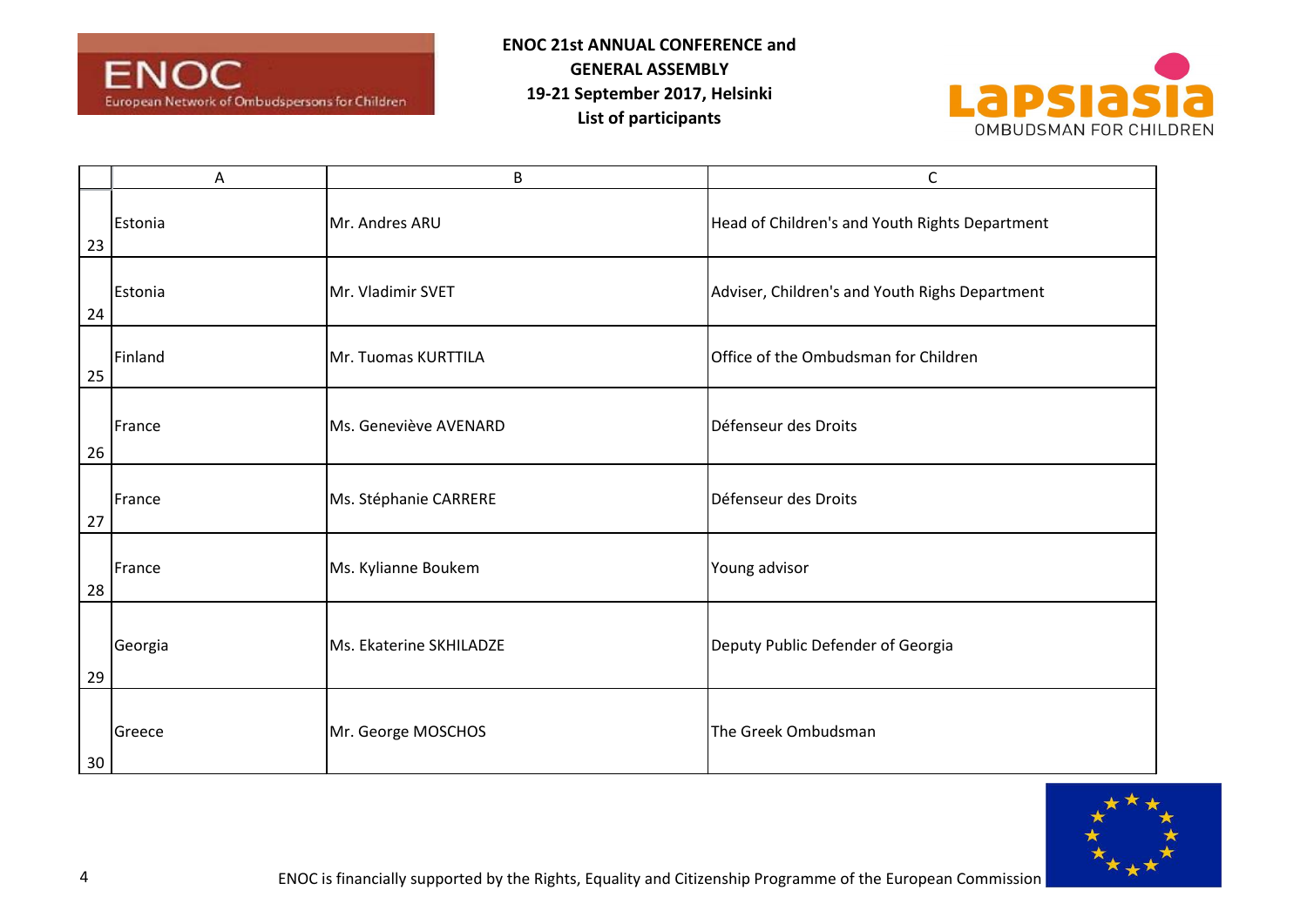



|    | Α            | B                             | C                                                                            |
|----|--------------|-------------------------------|------------------------------------------------------------------------------|
| 31 | Iceland      | Ms. Salvor NORDAL             | Ombudsman for children of Iceland                                            |
| 32 | Iceland      | Ms. Elisabet GISLADOTTIR      | Ombudsman for children of Iceland Office                                     |
| 33 | Ireland      | Dr. Niall MULDOON             | Ombudsman for Children's Office                                              |
| 34 | Ireland      | Ms. Karen MCAULEY             | Ombudsman for Children's Office Head of Policy                               |
| 35 | <b>Italy</b> | Ms. Filomena ALBANO           | Italian independent Authority for children and adolescents<br>(Ombudsperson) |
| 36 | Italy        | Mr. Emanuele Mauro PELLEGRINI | Young advisor                                                                |
| 37 | <b>Italy</b> | Ms. Alessandra BERNARDON      | National Authority for Children and Adolescents                              |

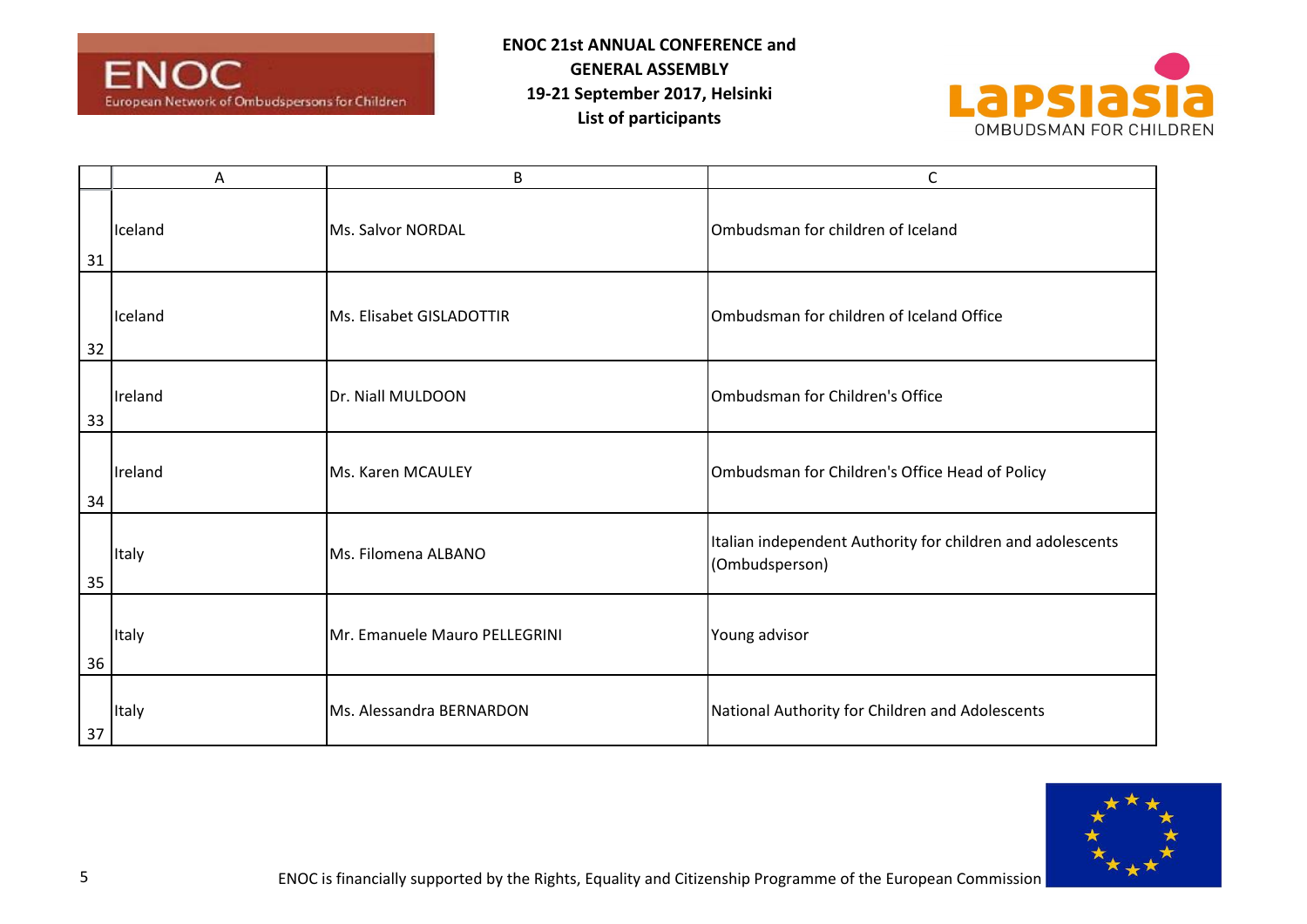



|    | Α          | B                    | C                                                                                 |
|----|------------|----------------------|-----------------------------------------------------------------------------------|
| 38 | Latvia     | Ms. Evita BERKE      | Ombudsman's Office of the Republic of Latvia Head of<br><b>Information Centre</b> |
| 39 | Latvia     | Ms. Laila GRAVERE    | Ombudsman's Office of the Republic of Latvia Head of Children<br>Rights division  |
| 40 | Lithuania  | Ms. Edita ŽIOBIENE   | Office of the Ombudsperson for Children's Rights                                  |
| 41 | Lithuania  | Ms. Audrone BEDORF   | Office of the Ombudsperson for Children's Rights                                  |
| 42 | Luxembourg | Mr. René SCHLECHTER  | Ombuds Committee for the right of the child                                       |
| 43 | Luxembourg | Ms. Françoise GILLEN | Ombuds Committee for the right of the child Lawyer                                |
| 44 | Malta      | Ms. Pauline MICELI   | <b>Commissioner for Children of Malta</b>                                         |

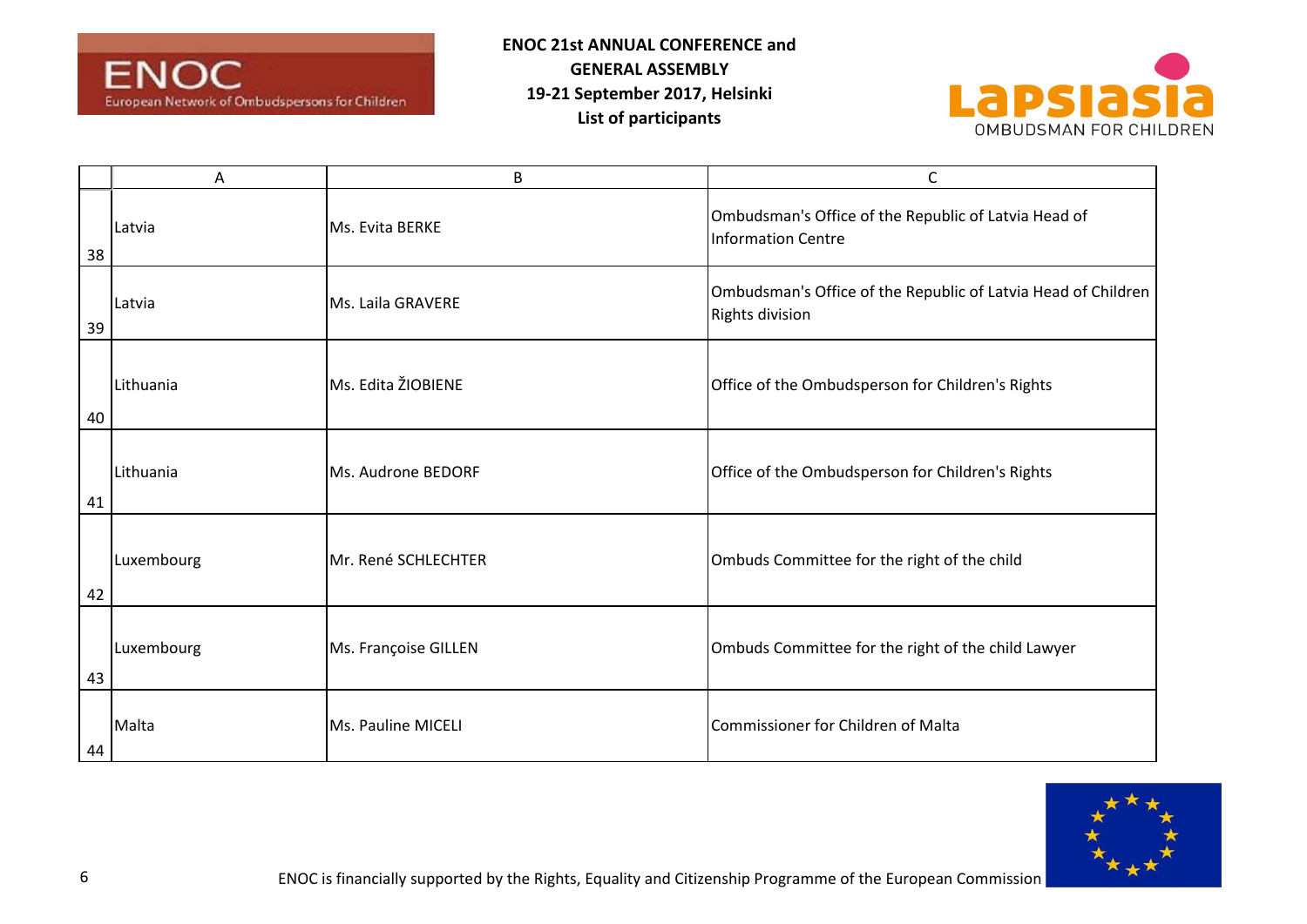



|    | Α                     | B                           | С                                                                                |
|----|-----------------------|-----------------------------|----------------------------------------------------------------------------------|
| 45 | Malta                 | Ms. Suzanne GARCIA IMBERNON | Office of the Commissioner for Children of Malta Task manager                    |
| 46 | Moldova               | Ms. Maia BANARESCU          | People's Advocate Office for Moldova                                             |
| 47 | Moldova               | Mr. Dumitru DAREA           | People's Advocate Office for Moldova Consultant in the Child<br>rights direction |
| 48 | Montenegro            | Ms. Snezana MIJUSKOVIC      | The Protector of Human Rights and Freedoms Deputy<br>Ombudsperson                |
| 49 | Montenegro            | Ms. Duska SLJIVANCANIN      | The Protector of Human Rights and Freedoms adviser                               |
| 50 | Northern Ireland (UK) | Ms. Koulla YIASOUMA         | Northern Ireland Commissioner for Children & Young People                        |
| 51 | Norway                | Ms. Anne LINDBOE            | Ombudsman for Children in Norway                                                 |
| 52 | Poland                | Mr. Marek MICHALAK          | Ombudsman for Children                                                           |

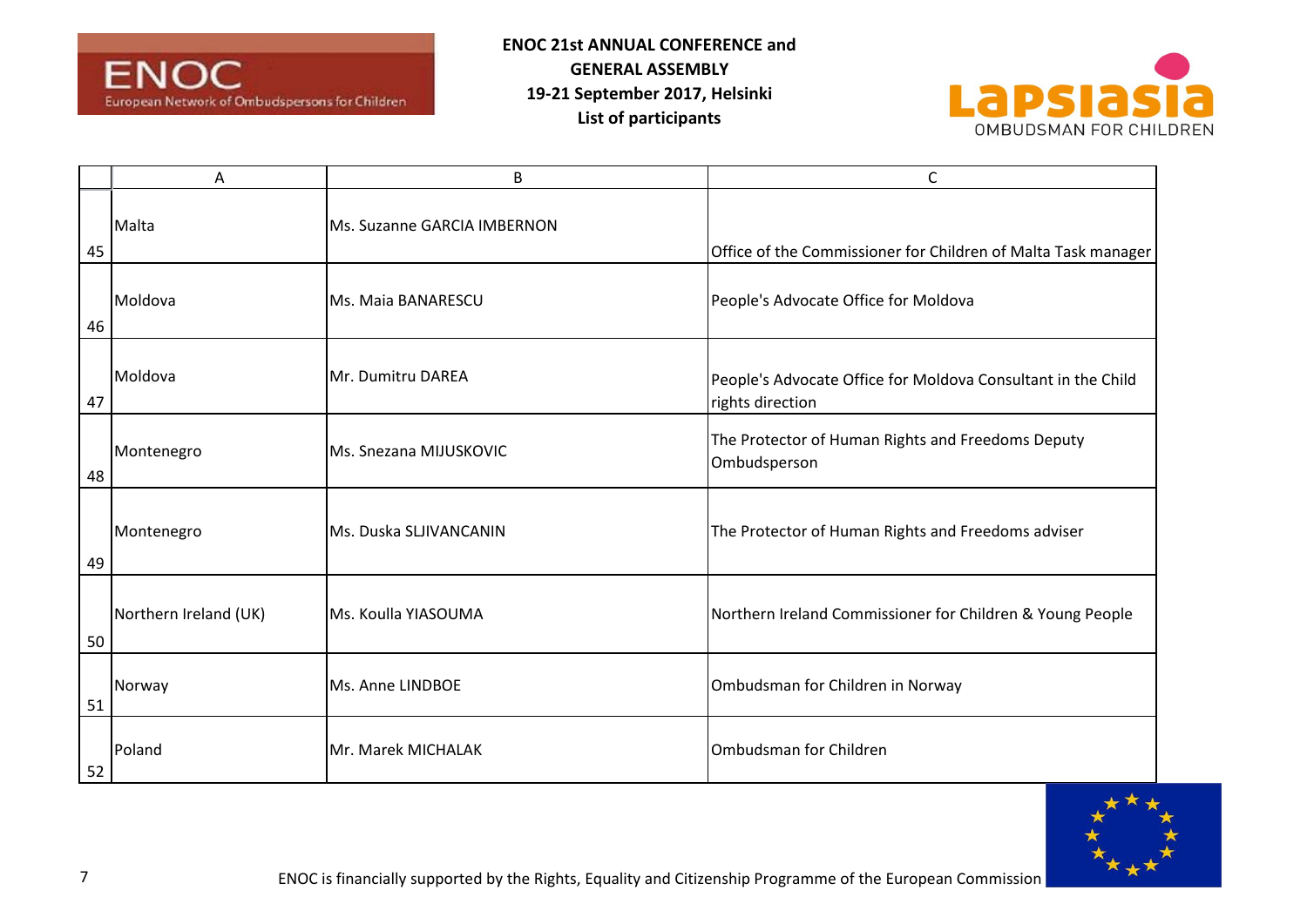



|    | А             | B                            | C                                                                             |
|----|---------------|------------------------------|-------------------------------------------------------------------------------|
| 53 | Poland        | Ms. Barbara SMOLINSKA THEISS | Office of the Ombudsman for Children Member of Advisory<br>Board              |
| 54 | Poland        | Ms. Ewa SNOPEK               | Office of the Ombudsman for Children Senior specialist                        |
| 55 | Poland        | Ms. Magdalena CZAJKOWSKA     | Office of the Ombudsman for Children Legal advisor                            |
| 56 | Poland        | Mr. Michal MATCZAK           | Young advisor                                                                 |
| 57 | Scotland (UK) | Mr. Jack BELL                | Young advisor                                                                 |
| 58 | Scotland (UK) | Mr. Nick HOBBS               | Children and Young People's Commissioner Head of Advice and<br>Investigations |
| 59 | Scotland (UK) | Ms. Catriona SCOTT           | Rape and Sexual abuse Center                                                  |
| 60 | Scotland (UK) | Mr. Bruce ADAMSON            | Children and Young People's Commissioner                                      |

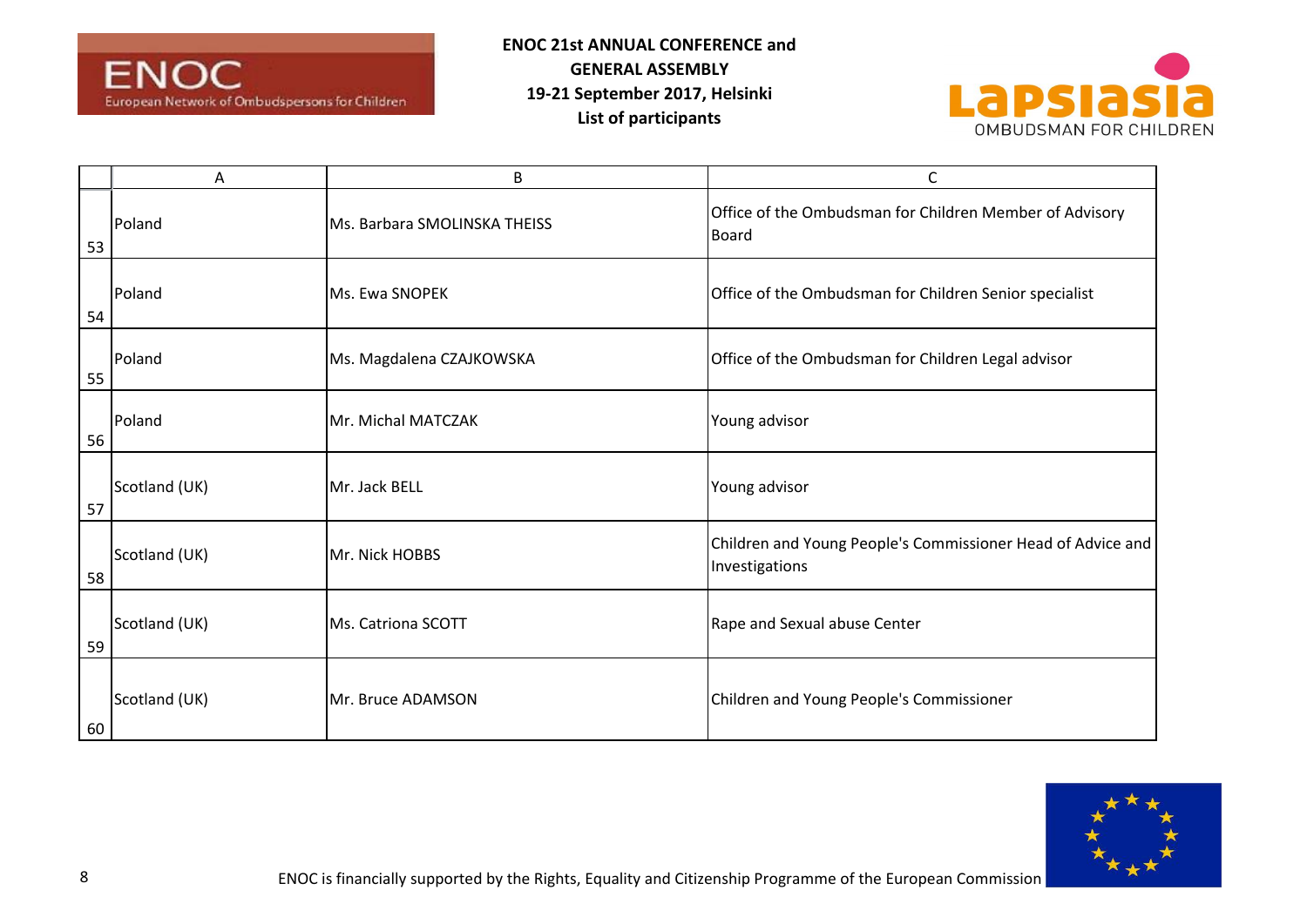



|    | Α               | $\sf B$                           | C                                                                             |
|----|-----------------|-----------------------------------|-------------------------------------------------------------------------------|
| 61 | Serbia          | Ms. Gordana STEVANOVIC            | Protector of Citizens Deputy ombudsman for Children Rights                    |
| 62 | Serbia          | Ms. Natasa JOVIC                  | Protector of Citizens Assistant Secretary General                             |
| 63 | Slovakia        | Mr. Andrej KALLAY                 | Office of the Ombudsman for Children                                          |
| 64 | Slovenia        | Mr. Tone DOLČIČ                   | Human Rights Ombudsman's Office                                               |
| 65 | Sweden          | Ms. Anita WICKSTROM               | Ombudsman for Children's Office Temporary Ombudsman for<br>Children           |
| 66 | Sweden          | Ms. Anna Karin Hildingson BOQVIST | Ombudsman for Children's Office                                               |
| 67 | The Netherlands | Ms. Rhea VERHEUL                  | De Kinderombudsman                                                            |
| 68 | Ukraine         | Mr. Bogdan KRYKLYVENKO            | Ukrainian Parliament Commissioner for Human Rights Head of<br>the Secretariat |

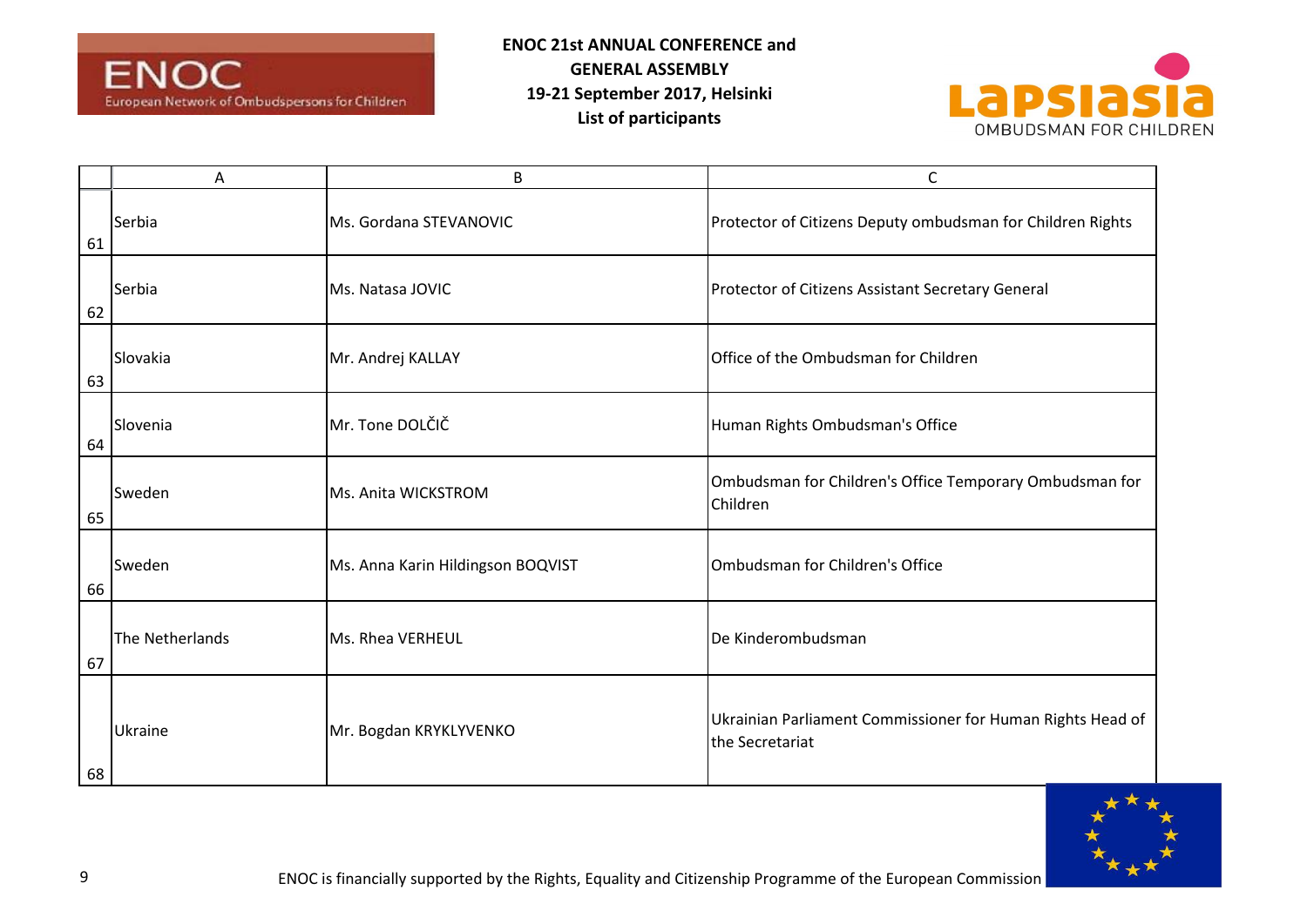



|    | А                   | B                     | С                                                                        |
|----|---------------------|-----------------------|--------------------------------------------------------------------------|
| 69 | <b>Wales</b>        | Georgia PARFITT       | Young advisor                                                            |
| 70 | <b>Wales</b>        | Ms. Sarah ALLEN       | Children's Commissioner for Wales Head of PSE                            |
| 71 | <b>Wales</b>        | Ms. Sally HOLLAND     | Children's Commissioner for Wales                                        |
|    | <b>Organisation</b> | <b>Speaker</b>        | <b>Position</b>                                                          |
| 72 |                     | <b>Name</b>           |                                                                          |
| 73 | Council of Europe   | Ms. Regina JENSDOTTIR | Head of Children's Rights Divison                                        |
| 74 | Council of Europe   | Ms. Françoise KEMPF   | Advisor to the Council of Europe Commissioner for Human<br><b>Rights</b> |

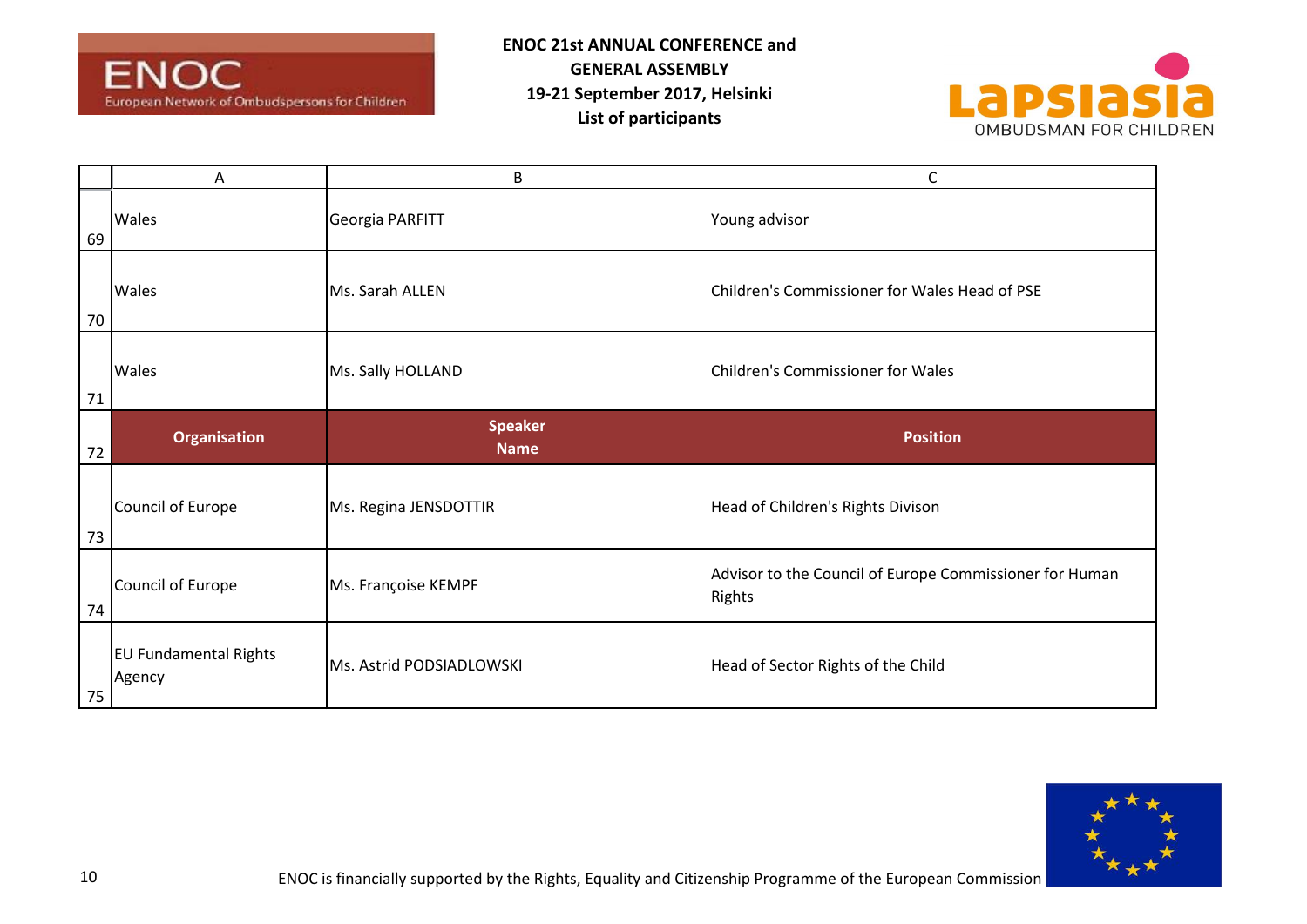



|    | Α                                                           | B                              | $\mathsf{C}$                    |
|----|-------------------------------------------------------------|--------------------------------|---------------------------------|
| 76 | <b>NGOs/Foundations and</b><br>other observer organisations | <b>Observer</b><br><b>Name</b> | <b>Organization/Institution</b> |
| 77 | Central Union for Child<br>Welfare                          | Ms. Hanna HEINONEN             |                                 |
| 78 | Eurochild                                                   | Ms. Andrea WITT                |                                 |
| 79 | Save the Children Norway in<br>Russia                       | Ms. Evgenia KAMENETSKAYA       |                                 |
| 80 | Save the Children Norway in<br>Russia                       | Mr. Igor KURAKIN               |                                 |
| 81 | CRIN (Child Rights<br>International Network)                | Ms. Larisa ABRICKAJA           |                                 |
| 82 | <b>Observer Ombuds</b><br>institutions/Country              | Name/Surname                   | Organisation/Institution        |

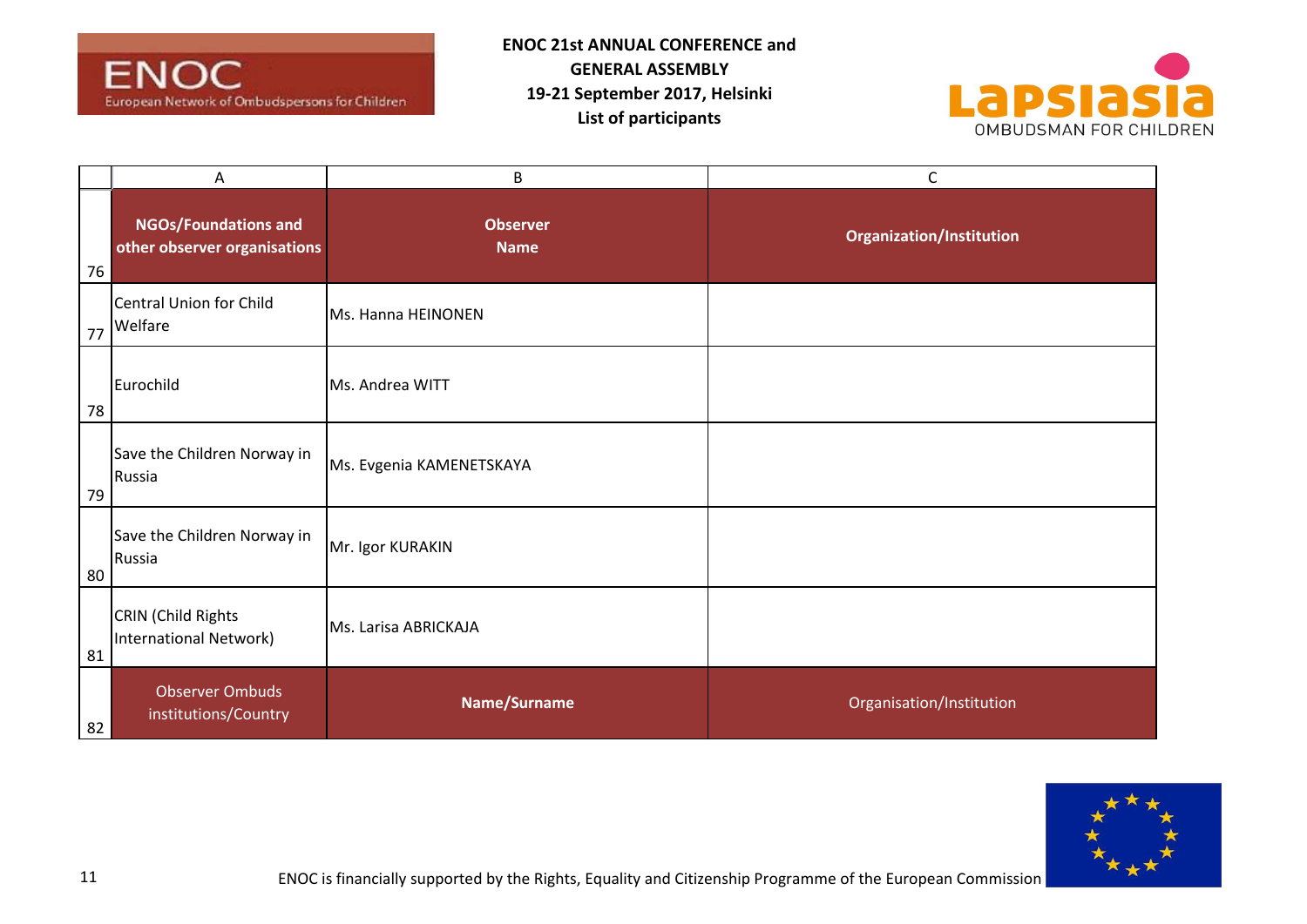



|    | Α              | $\sf B$                                                         | C                                                       |
|----|----------------|-----------------------------------------------------------------|---------------------------------------------------------|
| 83 | Turkey         | Ms. Seçil GULCAT                                                | Ombudsman Institution of Turkey Expert                  |
| 84 | Turkey         | Ms. Celile Özlem TUNÇAK                                         | Ombudsman Institution of Turkey                         |
| 85 | <b>Country</b> | <b>ENOC expert</b><br><b>Conference support</b><br>Name/Surname | <b>Organization/Institution</b>                         |
| 86 | France         | Ms. Tamara Milcent                                              | <b>ENOC Secretariat</b>                                 |
| 87 | Finland        | Mr. Merike Helander                                             | Office of the Ombudsman for Children Lawyer             |
| 88 | Finland        | Ms. Anne Hujala                                                 | Office of the Ombudsman for Children Senior adviser     |
| 89 | Finland        | Ms. Mimmi Partanen                                              | Office of the Ombudsman for Children University Trainee |
| 90 | Finland        | Mr. Anssi Pirttijärvi                                           | Office of the Ombudsman for Children Senior Advisor     |